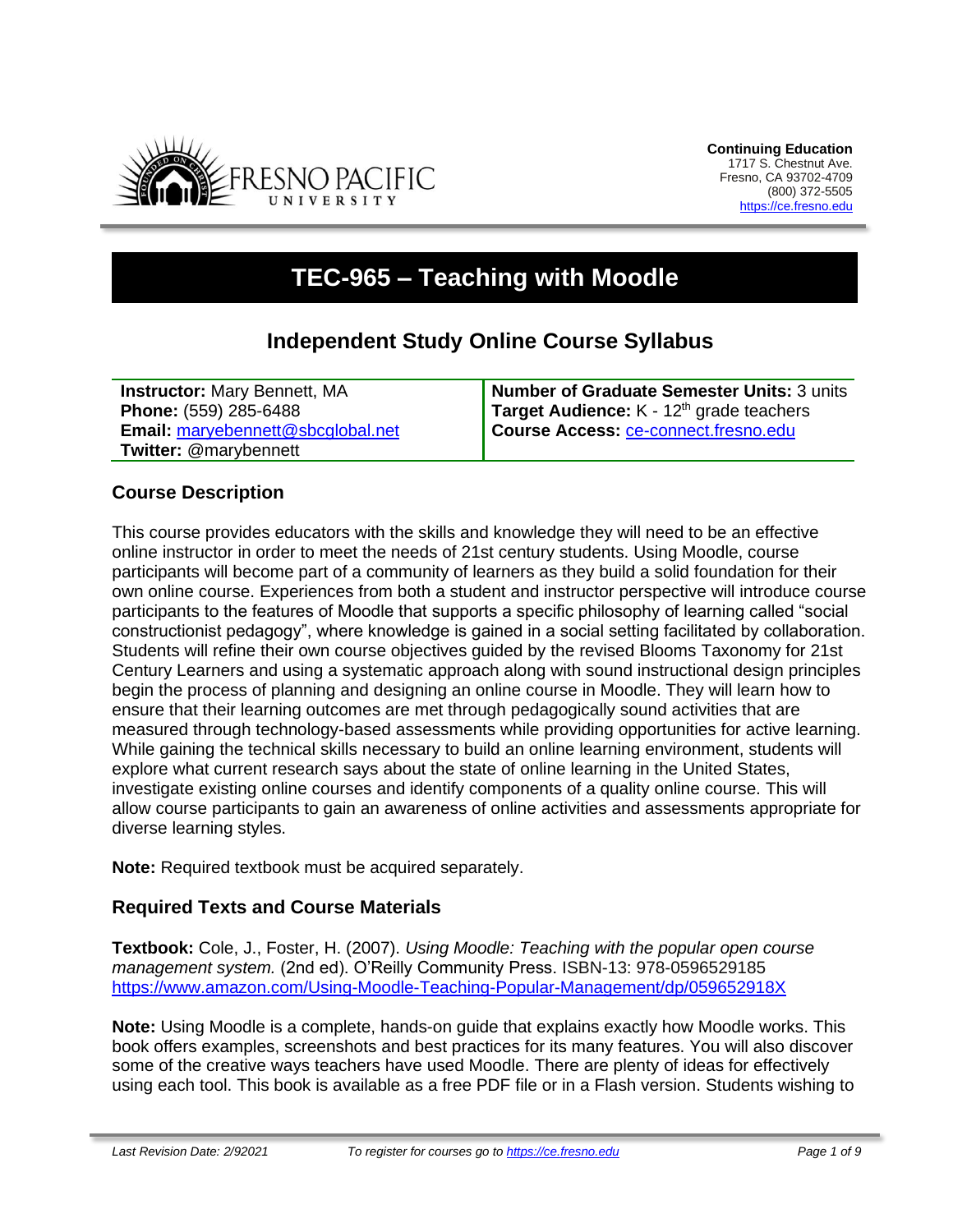purchase a hard copy of the book may do so at O'Reilly Community Press. <http://oreilly.com/catalog/9780596529185/>

**Online Resources:** Relevant online resources that support the course content and encourage further investigation will be available throughout the course assignments. Active hyperlinks are utilized throughout the course and will link to the appropriate information when clicked. These include videos, podcasts, worksheets, online activities, journal articles and other resources.

**Moodle:** Moodle is a web-based learning management system used to support flexible teaching and learning in both face-to-face and distance courses (e-learning). [https://moodle.org](https://moodle.org/) // <https://moodle.org/demo> // [https://docs.moodle.org](https://docs.moodle.org/)

# **Course Dates**

Self-paced; students may enroll at any time and take up to one year, from the date of registration, to complete assignments. Students may complete assignments in no less than three weeks for a 3 unit course (one week per unit).

### **National Standards Addressed in This Course**

#### **National Board for Professional Teaching Standards (NBPTS)**

[\(http://www.nbpts.org/standards-five-core-propositions/\)](http://www.nbpts.org/standards-five-core-propositions/)

First published in 1989 and updated in 2016, *[What Teachers Should Know and Be Able to Do](http://www.accomplishedteacher.org/)* articulates the National Board's Five Core Propositions for teaching. The Five Core Propositions comparable to medicine's Hippocratic Oath — set forth the profession's vision for accomplished teaching. Together, the propositions form the basis of all National Board Standards and the foundation for National Board Certification. Course assignments have been designed so students can demonstrate excellence against these professional teaching standards whenever possible.

- Proposition 1: Teachers are committed to students and their learning
- Proposition 2: Teachers know the subject they teach and how to teach those subjects to students
- Proposition 3: Teachers are responsible for managing and monitoring student learning
- Proposition 4: Teachers think systematically about their practice and learn from experience
- Proposition 5: Teachers are members of learning communities

**National Educational Technology Standards for Teachers** [\(http://www.iste.org/standards/nets](http://www.iste.org/standards/nets-for-teachers/nets-for-teachers-2008.aspx)[for-teachers/nets-for-teachers-2008.aspx\)](http://www.iste.org/standards/nets-for-teachers/nets-for-teachers-2008.aspx)

The Course Objectives directly addresses The National Educational Technology Standards for Teachers in all five areas.

- 1. Facilitate and Inspire Student Learning and Creativity
- 2. Design and Develop Digital-age Learning Experiences and Assessments
- 3. Model Digital-age Work and Learning
- 4. Promote and Model Digital-Age Citizenship and Responsibility
- 5. Engage in Professional Growth and Leadership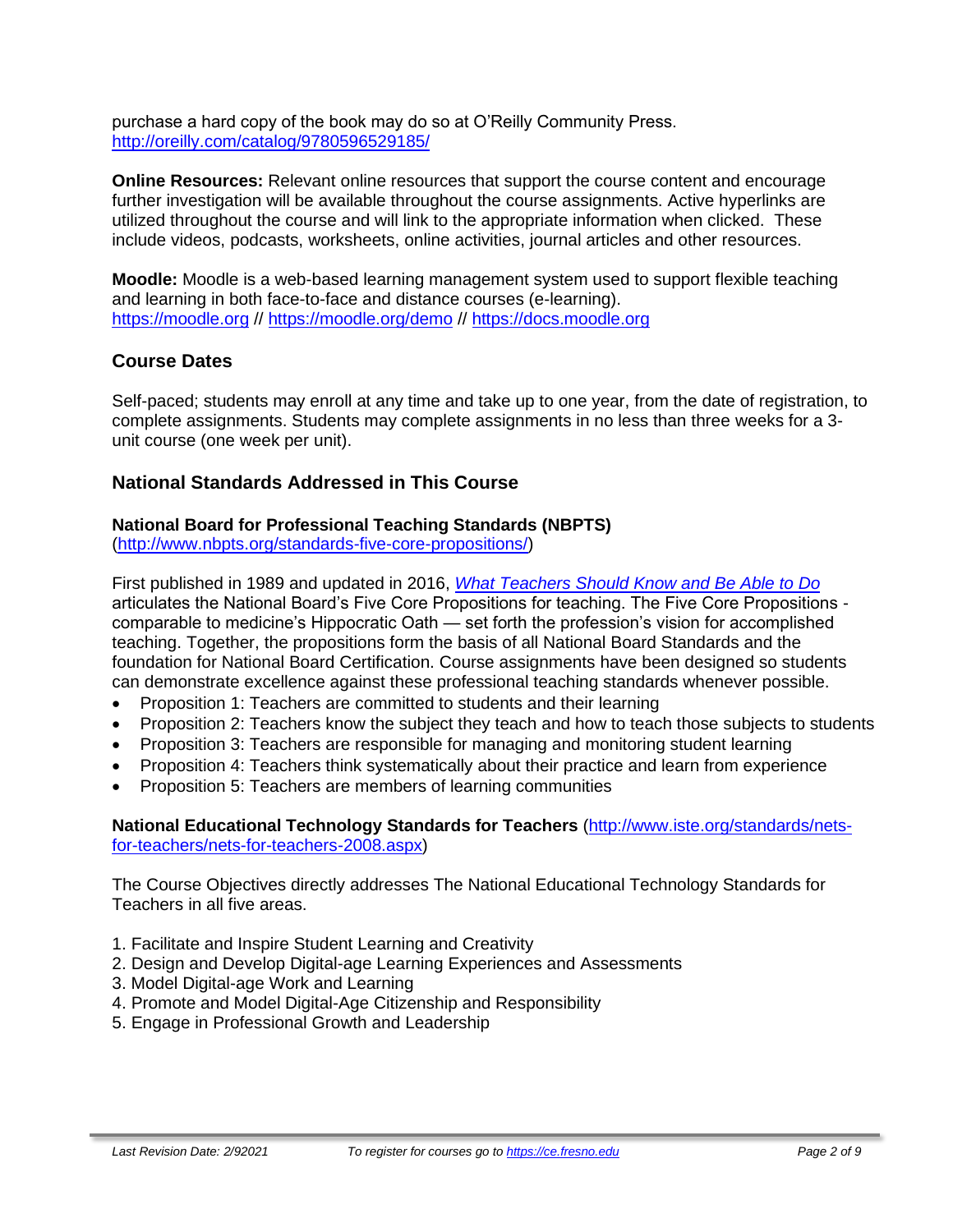# **iNACOL. National Standards for Quality Online Teaching**

[\(http://www.inacol.org/research/nationalstandards/iNACOL\\_TeachingStandardsv2.pdf\)](http://www.inacol.org/research/nationalstandards/iNACOL_TeachingStandardsv2.pdf).

These standards are designed to provide states, districts, online programs, and other organizations with a set of quality guidelines for online teaching and offer an important tool to help teachers, schools, and parents across the nation evaluate quality and implement best practices. The Student Learning Outcomes for this course address iNACOL Standards for Quality Online Teaching A, C, D, E, F, G, H, I and K.

# **Continuing Education Program Student Learning Outcomes**

| CE <sub>1</sub> | Demonstrate proficient written communication by articulating a clear focus,<br>synthesizing arguments, and utilizing standard formats in order to inform and<br>persuade others, and present information applicable to targeted use.                                    |
|-----------------|-------------------------------------------------------------------------------------------------------------------------------------------------------------------------------------------------------------------------------------------------------------------------|
| CE <sub>2</sub> | Demonstrate comprehension of content-specific knowledge and the ability to apply it<br>in theoretical, personal, professional, or societal contexts.                                                                                                                    |
| CE <sub>3</sub> | Reflect on their personal and professional growth and provide evidence of how such<br>reflection is utilized to manage personal and professional improvement.                                                                                                           |
| CE <sub>4</sub> | Apply critical thinking competencies by generating probing questions, recognizing<br>underlying assumptions, interpreting and evaluating relevant information, and<br>applying their understandings to the professional setting.                                        |
| CE <sub>5</sub> | Reflect on values that inspire high standards of professional and ethical behavior as<br>they pursue excellence in applying new learning to their chosen field.                                                                                                         |
| CE <sub>6</sub> | Identify information needed in order to fully understand a topic or task, organize that<br>information, identify the best sources of information for a given enquiry, locate and<br>critically evaluate sources, and accurately and effectively share that information. |

#### **Topics, Assignments, and Activities**

| <b>Module</b><br><b>Module Title</b> | <b>Module Assignments and Activities</b>             | <b>Points</b><br><b>Possible</b><br>for Each<br><b>Assignment</b> |
|--------------------------------------|------------------------------------------------------|-------------------------------------------------------------------|
| <b>Welcome Module</b>                | Introduction video<br>$\bullet$                      |                                                                   |
|                                      | <b>Course Syllabus</b>                               |                                                                   |
|                                      | Introduce Yourself Forum                             |                                                                   |
|                                      | Moodle Online Tutorial                               |                                                                   |
|                                      | Access the online text, Using Moodle - Teaching with |                                                                   |
|                                      | the Popular Open Course Management System by         |                                                                   |
|                                      | Jason Cole and Helen Foster                          |                                                                   |
| Module $1 -$                         | Take the What Grade Level Do You Teach? Poll         |                                                                   |
| Orientation and                      | Read the Course Orientation                          |                                                                   |
| <b>Introductions</b>                 | Introductions Discussion Forum<br>$\bullet$          |                                                                   |
| Module $2 -$                         | Read the Sloan-C Reports<br>٠                        |                                                                   |
| SLOAN-C                              | <b>Sloan-C Discussion Forum</b>                      |                                                                   |
| Module $3-$                          | Read the draft of The National Educational           |                                                                   |
| <b>National Educational</b>          | Technology Plan 2010 Executive Summary -             |                                                                   |
| <b>Technology Plan</b>               | Transforming American Education: Learning Powered    |                                                                   |
| and the National                     | by Technology                                        |                                                                   |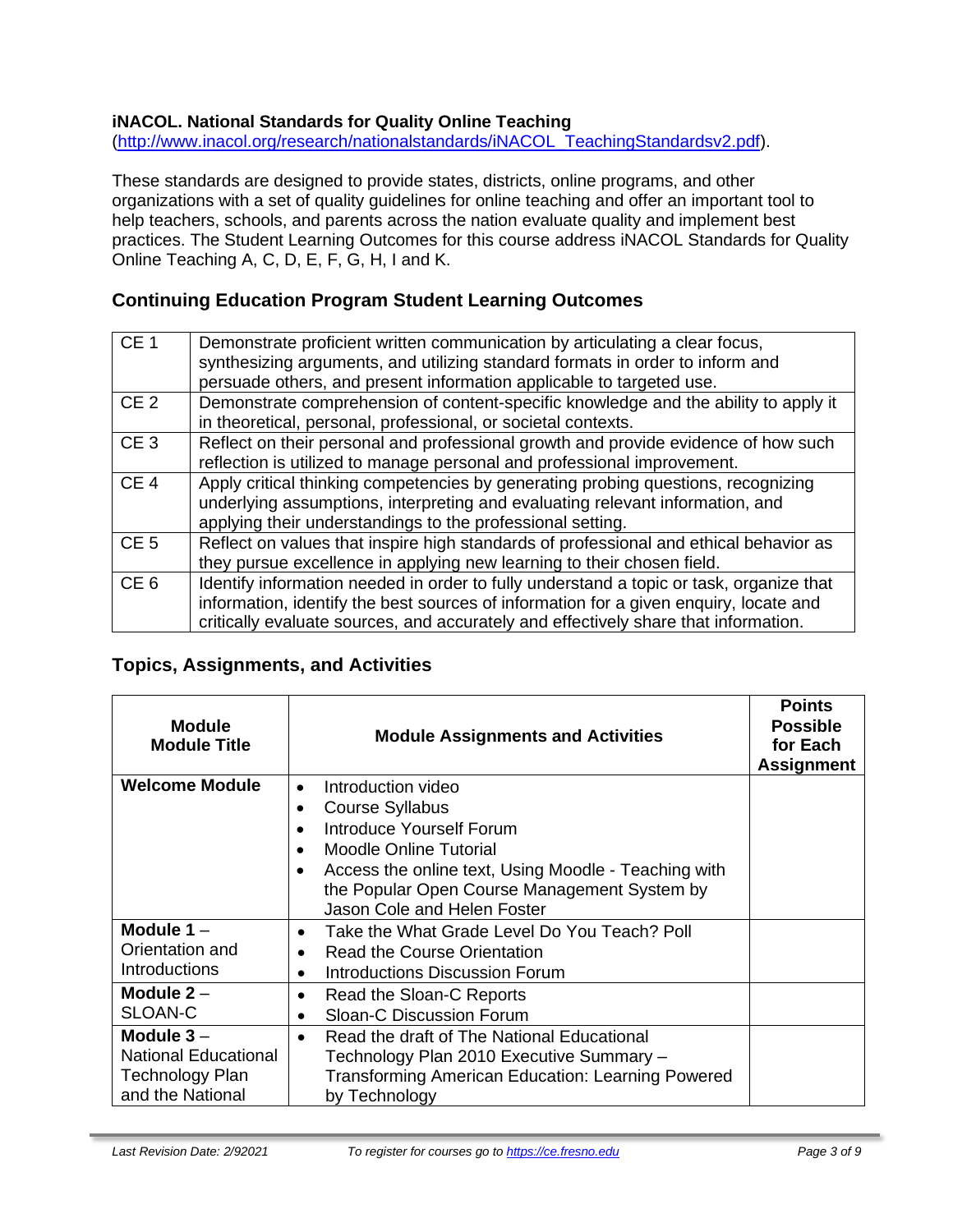| <b>Module</b><br><b>Module Title</b>                                          | <b>Module Assignments and Activities</b>                                                                                                                                                                                                                                                                                                                                                                                                                                                                                                                                                                                                                                                                                                                                                                                                                                                                                                                                                                                                                                                                                                              | <b>Points</b><br><b>Possible</b><br>for Each<br><b>Assignment</b> |
|-------------------------------------------------------------------------------|-------------------------------------------------------------------------------------------------------------------------------------------------------------------------------------------------------------------------------------------------------------------------------------------------------------------------------------------------------------------------------------------------------------------------------------------------------------------------------------------------------------------------------------------------------------------------------------------------------------------------------------------------------------------------------------------------------------------------------------------------------------------------------------------------------------------------------------------------------------------------------------------------------------------------------------------------------------------------------------------------------------------------------------------------------------------------------------------------------------------------------------------------------|-------------------------------------------------------------------|
| Educational<br>Technology<br>Standards for<br>Students and<br><b>Teachers</b> | <b>Explore the National Education Educational</b><br>$\bullet$<br><b>Technology Standards for Students and Teachers</b><br>(NETS-S and NETS-T)<br>Complete the NETS-S Assignment<br>$\bullet$<br><b>NETS-T Discussion Forum</b><br>$\bullet$                                                                                                                                                                                                                                                                                                                                                                                                                                                                                                                                                                                                                                                                                                                                                                                                                                                                                                          |                                                                   |
| Module $4-$<br><b>Getting Started with</b><br>Moodle                          | Read Using Moodle by Cole & Foster: Preface and<br>$\bullet$<br>Chapter 1, pgs. 1-4<br>Edit your Profile in Moodle<br>$\bullet$<br>Join and explore Moodle.org<br>$\bullet$<br>Access your Moodle Toolbox<br>A First Look at Moodle Discussion Forum<br>٠                                                                                                                                                                                                                                                                                                                                                                                                                                                                                                                                                                                                                                                                                                                                                                                                                                                                                             |                                                                   |
| Module $5-$<br><b>Moodle Sandbox</b>                                          | Read the Student Role in Moodle<br>$\bullet$<br>Engage with the following activities in the Moodle<br>$\bullet$<br>Sandbox<br>Choice, Forum, Glossary, Lesson, Wiki, Website<br>$\circ$<br>Link, Quiz, Single File Assignment, Online Text<br>Assignment<br>Complete the Moodle Sandbox Reflection                                                                                                                                                                                                                                                                                                                                                                                                                                                                                                                                                                                                                                                                                                                                                                                                                                                    |                                                                   |
| Module $6-$<br>Moodle Toolbox                                                 | Getting the Moodle Basics<br>$\bullet$<br>Read Using Moodle by Cole and Foster: Chapter<br>$\circ$<br>2, pgs. 7-27<br>Configure your course settings<br>$\circ$<br>Adding Resources and Managing Files<br>Read Using Moodle by Cole and Foster: Chapter<br>$\circ$<br>3, pgs. 29-48<br>Add the required Resources to your Moodle<br>$\circ$<br>course<br>Post to the Adding Resources Discussion Forum<br>$\circ$<br><b>Adding Activities</b><br>Read Using Moodle by Cole and Foster: Chapter<br>$\circ$<br>5-10 and 14, pgs. 69-164 and 203-209<br>Add the required Activities to your Moodle course<br>O<br>Post to the Adding Activities Discussion Forum<br>$\circ$<br><b>Adding Blocks</b><br>Add the required Blocks to your Moodle course<br>$\circ$<br>Contribute to the Adding Blocks Discussion<br>$\circ$<br>Forum<br>Gradebook<br>Read Using Moodle by Cole and Foster:<br>$\circ$<br>Chapter 13, pgs. 193-200<br>Explore three common grading strategies<br>$\circ$<br>Contribute to the Moodle Gradebook<br>$\circ$<br><b>Discussion Forum</b><br><b>Tracking Student Progress</b><br>Read Using Moodle by Cole and Foster:<br>$\circ$ |                                                                   |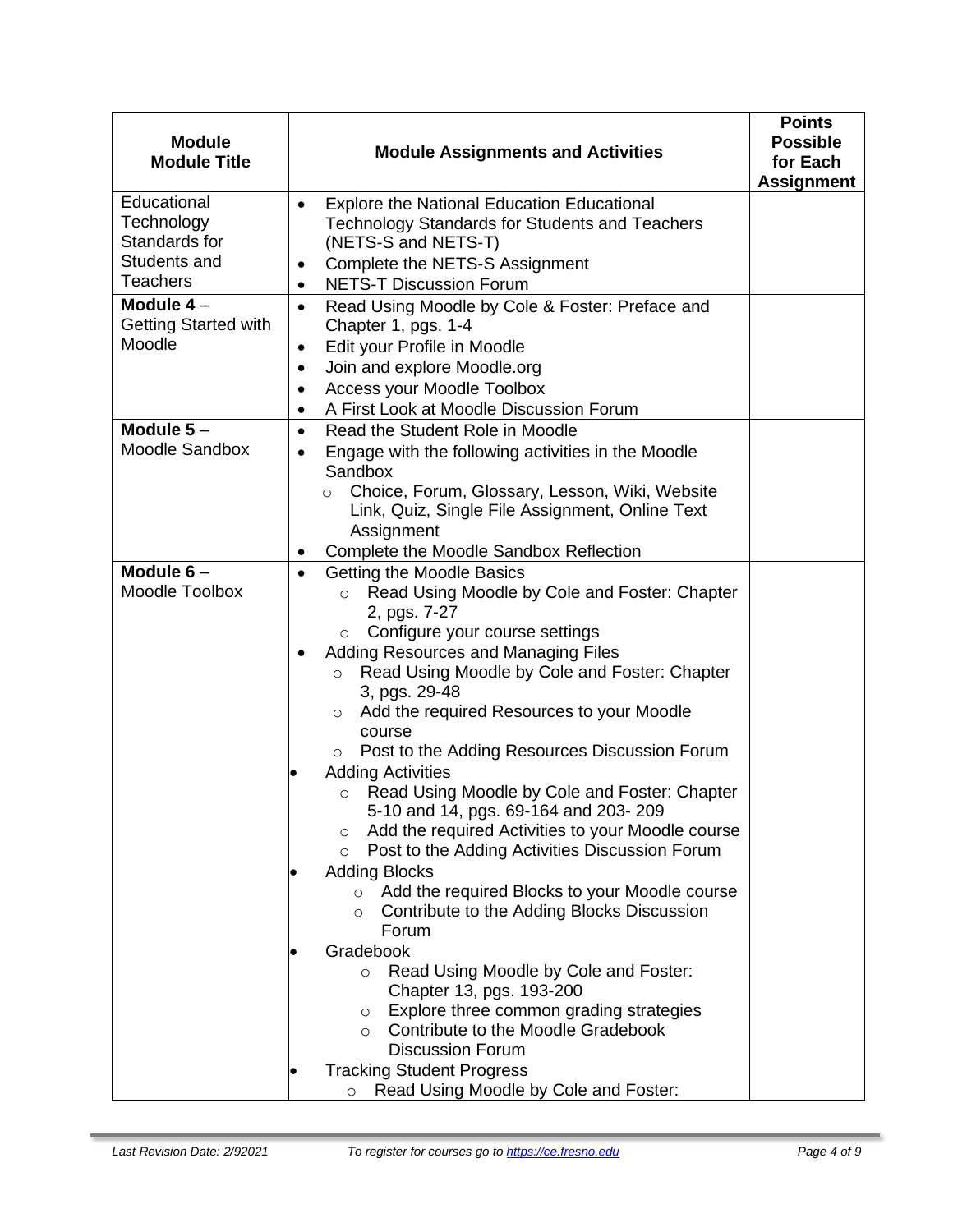| <b>Module</b><br><b>Module Title</b>                                                          | <b>Module Assignments and Activities</b>                                                                                                                                                                                                                                        | <b>Points</b><br><b>Possible</b><br>for Each<br><b>Assignment</b> |
|-----------------------------------------------------------------------------------------------|---------------------------------------------------------------------------------------------------------------------------------------------------------------------------------------------------------------------------------------------------------------------------------|-------------------------------------------------------------------|
|                                                                                               | Chapter 4, pgs. 64-67<br>Explore the Activity Reports logs<br>$\circ$<br>Reflecting on the Moodle Tools<br>Post to the Toolbox Sharing Discussion Forum<br>$\circ$<br>Complete the Moodle Toolbox Reflection<br>$\circ$<br>Assignment<br>More Moodle Discussion Forum           |                                                                   |
| Module $7 -$<br><b>Quality in Online</b><br>Courses                                           | Explore the Quality Matters Rubric, the iNACOL<br>$\bullet$<br>National Standards for Online Course Quality and the<br><b>NEA Guide to Teaching Online</b><br>Complete the Evaluating Online Courses Assignment<br>$\bullet$                                                    |                                                                   |
| Module $8-$<br>Final Project -<br>Designing Online<br><b>Courses Best</b><br><b>Practices</b> | Read Designing Online Courses: Best Practices<br>$\bullet$<br>Read Using Moodle by Cole & Foster: Chapter 15,<br>pgs. 211-212<br>Complete the Final Project Assignment<br>Post to the Final Project Discussion Board<br>$\bullet$<br>Complete the Final Reflection<br>$\bullet$ |                                                                   |
| Module $9-$<br>Lesson Planning                                                                | 9.1 Assignment: Stand Alone Lesson Plan<br>$\bullet$<br>9.2 Assignment: Integrated Lesson Plan<br>$\bullet$<br>9.3 Forum: Where the Rubber Meets the Road<br>$\bullet$                                                                                                          |                                                                   |
| Course Wrap-up-<br>Grading and<br>Evaluation                                                  | <b>Final Reflection Forum</b><br>$\bullet$<br><b>Course Evaluation</b><br><b>Course Completion Checklist</b><br>$\bullet$<br><b>Grade Request / Transcript Request</b><br><b>TOTAL POINTS</b>                                                                                   |                                                                   |

# **Grading Policies, Rubrics, and Requirements for Assignments**

#### **Grading Policies**

- Assignments will be graded per criteria presented in the course rubrics.
- $A = 90-100\%$  and  $B = 80-89\%$ , (anything below 80% will not receive credit.)
- The discernment between an A or a B letter grade is at the discretion of the instructor based on the quality of work submitted (see course rubrics).
- Coursework falling below a B grade will be returned with further instructions.
- All assignments must be completed to receive a grade and are expected to reflect the quality that teacher-training institutions require of professional educators. If completed assignments do not meet this standard, students will be notified with further instructions from the instructor.

#### **Grading Rubrics**

| Grade | <b>Percent</b> | <b>Description</b> | <b>Rubric</b>                                                                                                                                                                        |
|-------|----------------|--------------------|--------------------------------------------------------------------------------------------------------------------------------------------------------------------------------------|
|       | 90-100%        | Excellent          | Meets all course / assignment requirements with<br>significant evidence of subject mastery and<br>demonstration of excellent graduate level<br>professional development scholarship. |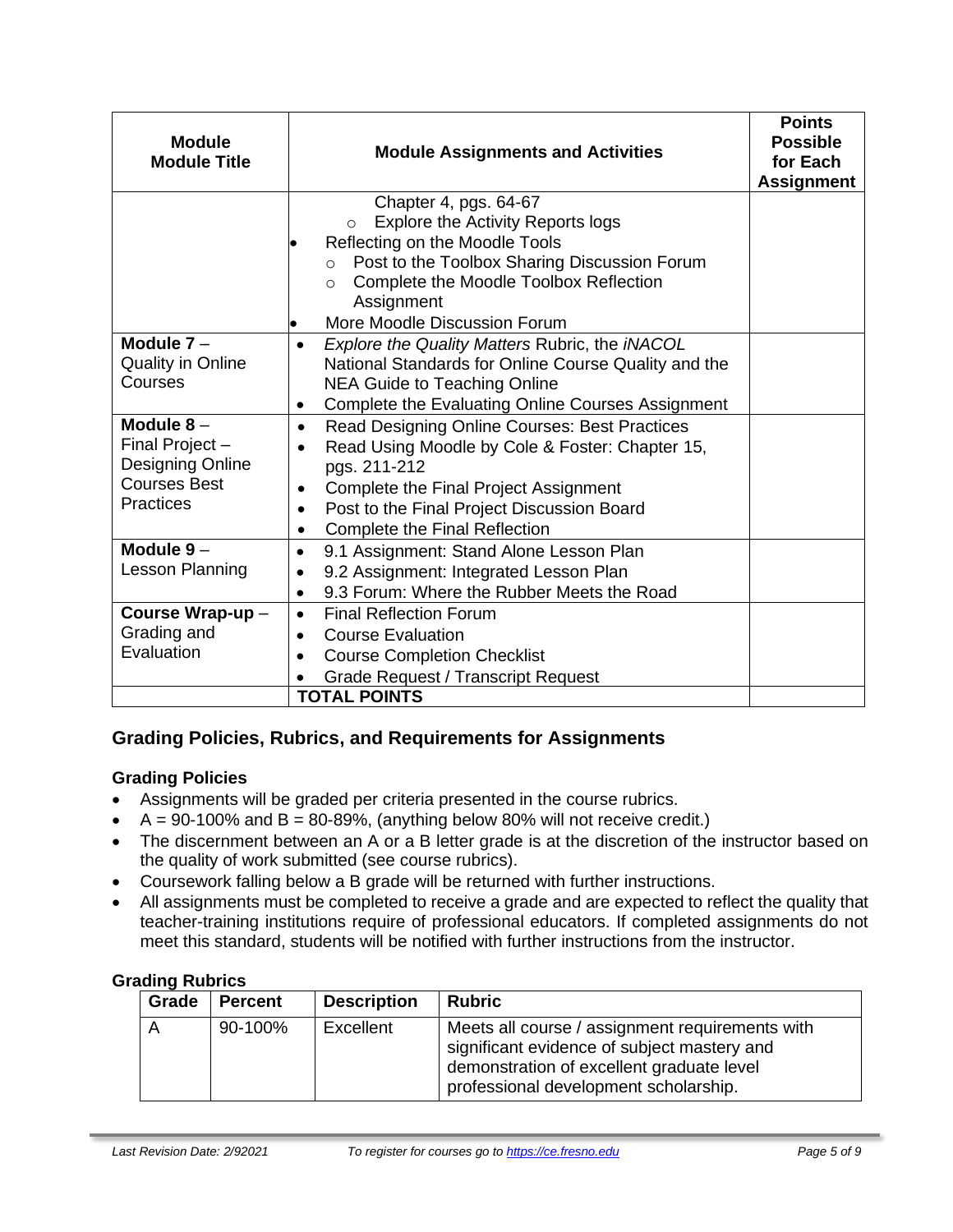| B         | 80-89%    | Very Good    | Adequately meets criteria for all course/assignment<br>requirements - demonstrates subject competency<br>with very good graduate level professional<br>development scholarship.                 |
|-----------|-----------|--------------|-------------------------------------------------------------------------------------------------------------------------------------------------------------------------------------------------|
| <b>NC</b> | Below 80% | Unacceptable | Does not meet the minimum criteria for all<br>course/assignment requirements and demonstrated<br>little, if any, evidence of acceptable graduate level<br>professional development scholarship. |

#### **Writing Requirements**

- **Superior:** Writing is clear, succinct, and reflects graduate level expectations. Clearly addresses all parts of the writing task. Maintains a consistent point of view and organizational structure. Include relevant facts, details, and explanations.
- **Standard:** Writing is acceptable with very few mistakes in grammar and spelling. Addresses most parts of the writing task. Maintains a mostly consistent point of view and organizational structure. Include mostly relevant facts, details, and explanations.
- **Sub-standard:** Writing contains noticeable mistakes in grammar and spelling. Does not address all parts of the writing task. Lacks a consistent point of view and organization structure. May include marginally relevant facts, details, and explanations.

### **Lesson Plan Requirements**

- **Superior:** Instructional goals and objectives clearly stated. Instructional strategies appropriate for learning outcome(s). Method for assessing student learning and evaluating instruction is clearly delineated and authentic. All materials necessary for student and teacher to complete lesson clearly listed.
- **Standard:** Instructional goals and objectives are stated but are not easy to understand. Some instructional strategies are appropriate for learning outcome(s). Method for assessing student learning and evaluating instruction is present. Most materials necessary for student and teacher to complete lesson are listed.
- **Sub-standard:** Instructional goals and objectives are not stated. Learners cannot tell what is expected of them. Instructional strategies are missing or strategies used are inappropriate. Method for assessing student learning and evaluating instruction is missing. Materials necessary for student and teacher to complete lesson are missing.

#### **Discussion Forum Requirements**

- **Superior:** Response was at least 1 page (3 fully developed paragraphs) in length. Thoroughly answered all the posed questions, followed all the assignment directions, proper grammar and no spelling errors. Language is clear, concise, and easy to understand. Uses terminology appropriately and is logically organized.
- **Standard:** Response was ½ to 1 page in length (2-3 fully developed paragraphs). Answered all the questions but did not provide an in-depth analysis, followed most of the assignment directions, proper grammar and no spelling errors. Language is comprehensible, but there a few passages that are difficult to understand. The organization is generally good.
- **Sub-standard:** Response was less than ½ page in length (1 paragraph). Did not answer all the required questions and/or statements or responses were superficial, vague, or unclear, did not follow the assignment directions, many grammar and spelling errors. Is adequately written, but may use some terms incorrectly; may need to be read two or more times to be understood.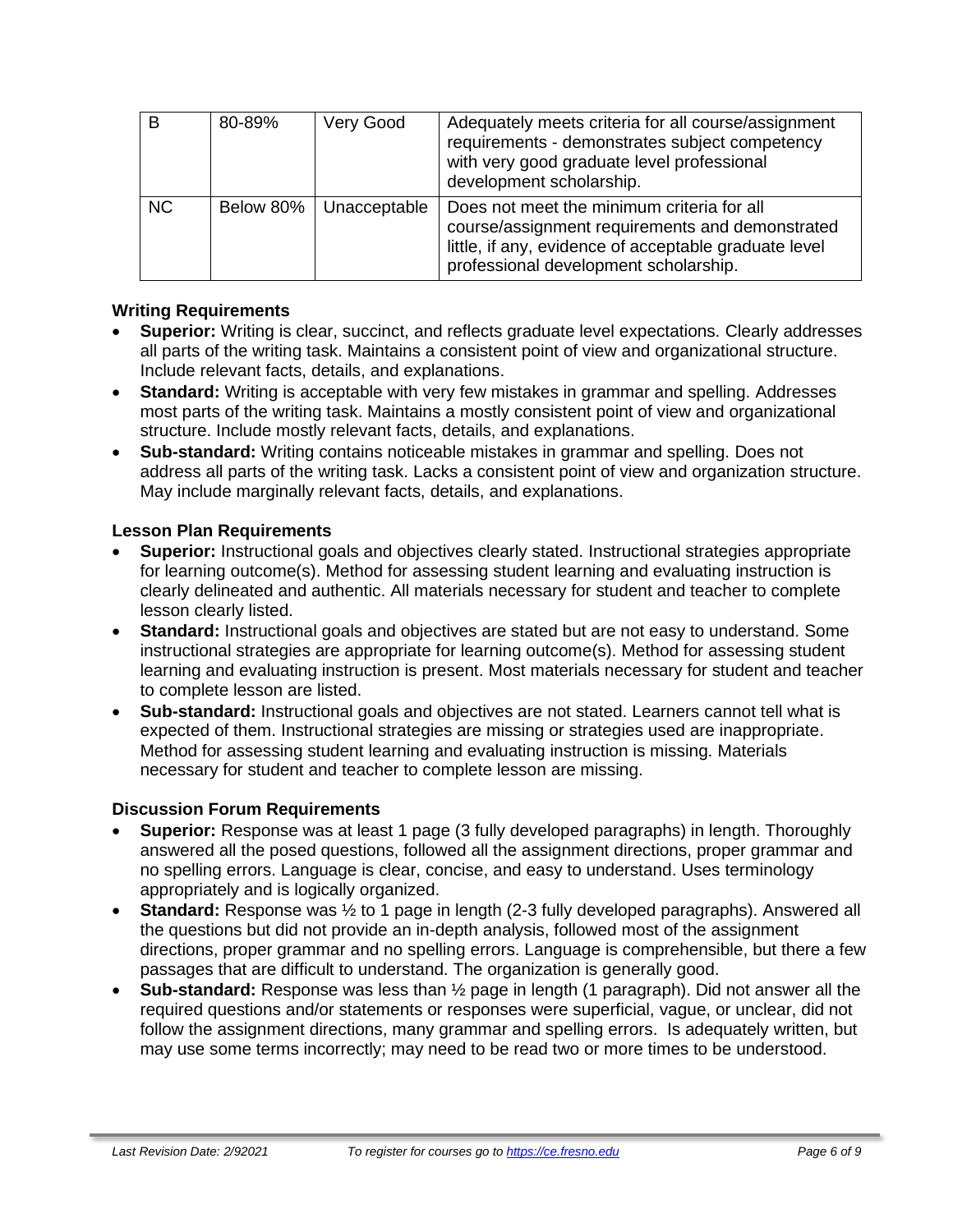# **Instructor/Student Contact Information**

Throughout the course participants will be communicating with the instructor and their classmates on a regular basis using asynchronous discussion forums. A virtual office is utilized for class questions and students are provided with instructor contact information in the event they want to make email or phone contact. In addition, students are encouraged to email or phone the instructor at any time. Students will also receive feedback on the required assignments as they are submitted.

# **Discussion Forums**

Participation is an important expectation of this course and all online courses. Online discussions promote reflection and analysis while allowing students to appreciate and evaluate positions that others express. While students may not be engaging with the same students throughout this course they will be expected to offer comments, questions, and replies to the discussion question whenever possible. The faculty role in the discussion forum is that of an observer and facilitator.

### **Coursework Hours**

Based on the Carnegie Unit standard, a unit of graduate credit measures academic credit based on the number of hours the student is engaged in learning. This includes all time spent on the course: reading the textbook, watching videos, listening to audio lessons, researching topics, writing papers, creating projects, developing lesson plans, posting to discussion boards, etc. Coursework offered for FPU Continuing Education graduate credit adheres to 45 hours per semester unit for the 900-level courses. Therefore, a student will spend approximately 135 hours on a typical 3-unit course.

# **Services for Students with Disabilities**

Students with disabilities are eligible for reasonable accommodations in their academic work in all classes. In order to receive assistance, the student with a disability must provide the Academic Support Center with documentation, which describes the specific disability. The documentation must be from a qualified professional in the area of the disability (i.e. psychologist, physician or educational diagnostician). Students with disabilities should contact the Academic Support Center to discuss academic and other needs as soon as they are diagnosed with a disability. Once documentation is on file, arrangements for reasonable accommodations can be made. For more information and for downloadable forms, please go to [https://www.fresno.edu/students/academic](https://www.fresno.edu/students/academic-support/services-students-disabilities)[support/services-students-disabilities.](https://www.fresno.edu/students/academic-support/services-students-disabilities)

# **Plagiarism and Academic Honesty**

All people participating in the educational process at Fresno Pacific University are expected to pursue honesty and integrity in all aspects of their academic work. Academic dishonesty, including plagiarism, will be handled per the procedures set forth in the Fresno Pacific University Catalogue <https://www.fresno.edu/students/registrars-office/academic-catalogs>

# **Technology Requirements**

To successfully complete the course requirements, course participants will need Internet access, can send and receive email, know how to manage simple files in a word processing program, and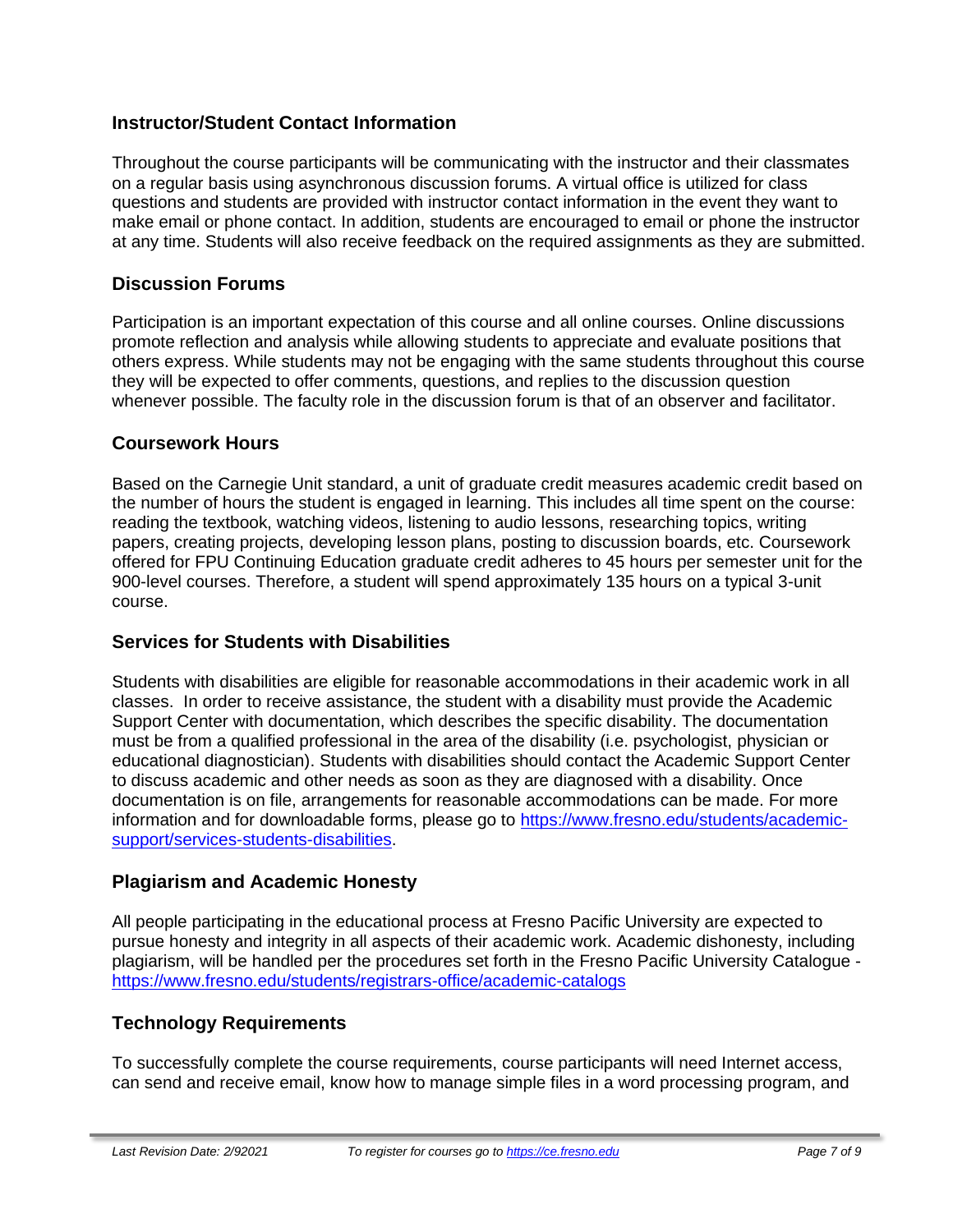have a basic understanding of the Internet. Please remember that the instructor is not able to offer technical support. If you need technical support, please contact your Internet Service Provider.

**Moodle:** This course will be delivered totally online. Moodle is a learning management system that provides students access to online resources, documents, graded assignments, quizzes, discussion forums, etc. Moodle is easy to learn and has a friendly user interface. To learn more about Moodle, go to [https://docs.moodle.org/33/en/Student\\_FAQ.](https://docs.moodle.org/33/en/Student_FAQ) There are also some student tutorials on the Center for Online Learning website at Fresno Pacific University - [https://col.fresno.edu/student.](https://col.fresno.edu/student)

**Moodle Site Login and Passwords:** Students will need to have internet access to log onto [https://ce-connect.fresno.edu.](https://ce-connect.fresno.edu/) The username and password numbers for Moodle access will be sent to you by the university using the email address you submitted at the time of registration. The instructor will then contact you with a welcome communication. If you need help with your username and password recovery, please contact the Continuing Education office at (800) 372- 5505 or (559) 453-2000 during regular office hours - Mon-Fri 8:00 am to 5:00 pm. or email them at [prof.dev@fresno.edu.](mailto:prof.dev@fresno.edu)

**Getting Help with Moodle:** If you need help with Moodle, please contact the Center for Online Learning (COL), by telephone or the website. Help by phone (559) 453-3460 is available Mon-Thurs 8:00 am to 8:00 pm and on Fridays from 8:00 am to 5:00 pm, or by filling out a "Request Services" form at [https://col.fresno.edu/contact/request-services.](https://col.fresno.edu/contact/request-services) Please identify that you are with the "School = Continuing Education".

# **Final Course Grade and Transcripts**

When all work for the course has been completed, students will need to logon to the Continuing Education website [\(https://ce.fresno.edu/my-account\)](https://ce.fresno.edu/my-account) and "Request Final Grade". Once the instructor receives the requests and submits the grade online, students may log back in to view their Final Grade Report or order transcripts online. Please allow at least two weeks for the final grade to be posted. For more information, see the Continuing Education Policies and Procedures at [https://ce.fresno.edu/ce-policies-and-procedures.](https://ce.fresno.edu/ce-policies-and-procedures)

# **University Policies and Procedures**

Students are responsible for becoming familiar with the information presented in the Academic Catalog and for knowing and observing all policies and procedures related to their participation in the university community. A summary of university policies may be found on the university website at [https://www.fresno.edu/students/registrars-office/academic-catalogs.](https://www.fresno.edu/students/registrars-office/academic-catalogs)

# **Fresno Pacific University Student Learning Outcomes**

**Student Learning Outcomes Oral Communication:** Students will *exhibit* clear, engaging, and confident oral communication – in both individual and group settings – and will critically *evaluate*  content and delivery components.

**Written Communication:** Students will *demonstrate* proficient written communication by *articulating* a clear focus, *synthesizing* arguments, and utilizing standard formats in order to *inform* and *persuade* others.

**Content Knowledge:** Students will *demonstrate* comprehension of content-specific knowledge and the ability to apply it in theoretical, personal, professional, or societal contexts.